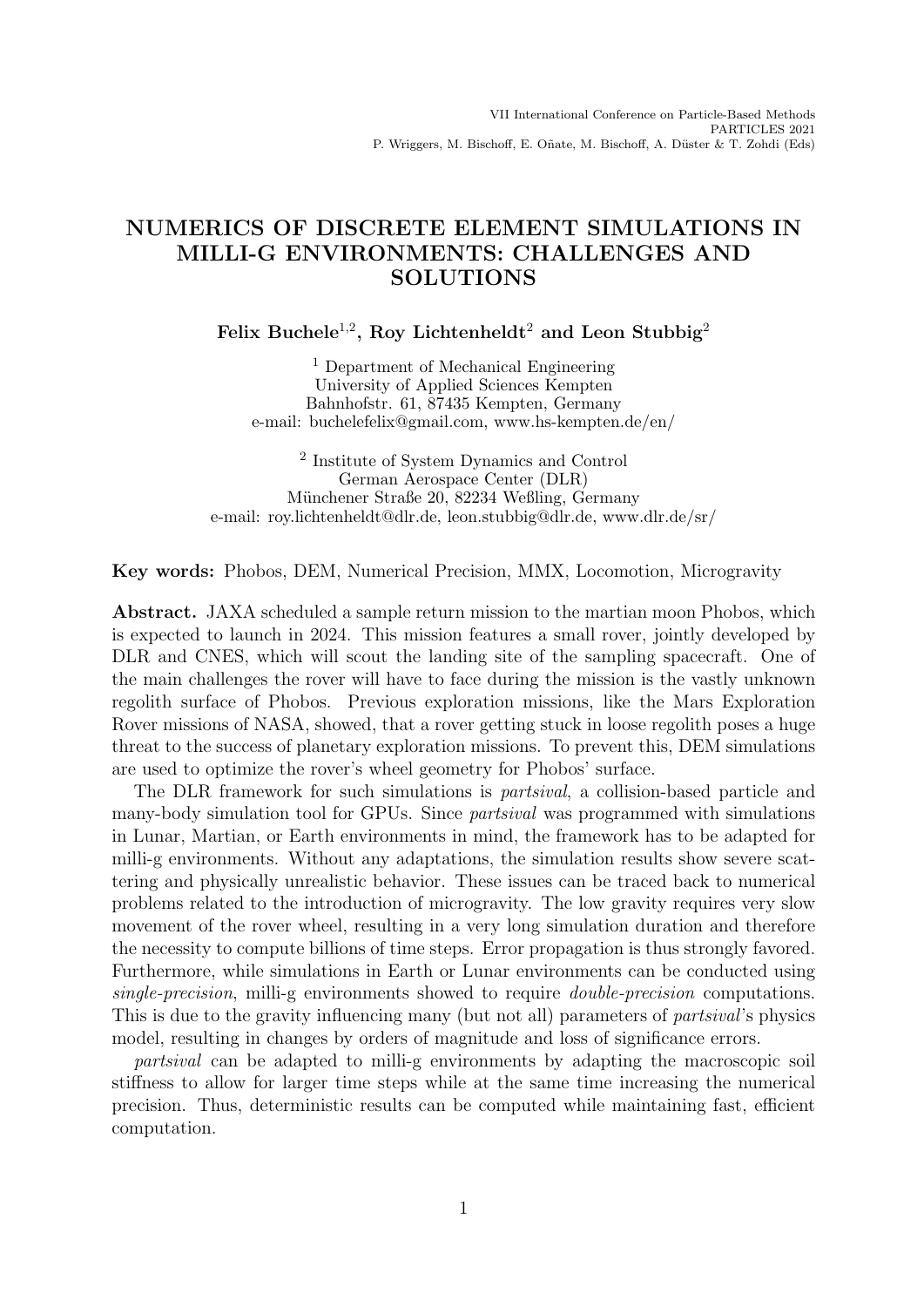## 1 INTRODUCTION

After several successful manned and unmanned moon landings, the focus of space exploration shifted towards Mars and its moons Phobos and Deimos. Along with the search for traces of life on Mars, the exploration of the martian system also promises deeper insight into the formation processes of our solar system. Furthermore, smaller celestial bodies like asteroids or comets were the object of several exploration missions of the last decade. Successful missions like the Hayabusa 1 [27] and Hayabusa 2 missions of the Japan Aerospace Exploration Agency (JAXA), the NEAR Shoemaker mission [26] of the National Aeronautics and Space Administration (NASA) or the Rosetta mission [3] of the European Space Agency (ESA) intensified the pretensions to explore such celestial bodies [24].

## 1.1 The MMX mission

The for 2024 scheduled Martian Moons eXploration (MMX) mission of JAXA combines both, small celestial body exploration and the exploration of the martian system. This mission aims to study the martian moons Phobos and Deimos. While Deimos will only be observed remotely, the MMX spacecraft is supposed to land on Phobos to sample the moon's surface. Since MMX is a sample return mission, the spacecraft will leave Phobos and return the regolith samples to earth. [25] In advance of the sampling spacecraft's landing, a rover will be deployed to the surface of Phobos. This rover is jointly developed by the German Aerospace Agency (DLR) and the French National Centre for Space Studies (CNES). It assumes several tasks. Firstly, the rover allows for in situ studies of the Phobos regolith. That's why the rover features several scientific instruments like a Raman spectrometer, a gravimeter, a radiometer, and several cameras. [21, 23, 2]

Secondly, the rover is supposed to secure the landing of the sample return spacecraft. After being dropped at the planned landing site in advance of the spacecraft's landing, the rover can scout the surroundings. The rover will examine the Phobos regolith in order to determine its properties. One of the greatest threats to the spacecraft landing on Phobos, namely sinking into loose regolith or tipping over during the landing, can be assessed by thoroughly scouting the landing site. [21, 2, 18]

The MMX mission constitutes the first mission of its kind which involves the deployment of a wheeled rover in milli-g environment. No wheeled rover has ever been deployed before in a comparably low gravitational environment. Therefore, the locomotion capabilities of the rover cannot be foreseen yet and have to be determined beforehand. In the course of rover missions to other celestial bodies, the locomotion capabilities of rovers were often determined by experiment. Since this is no longer appropriate in milli-g environments, DEM simulations will be used to evaluate the rover's tractive performance [4, 5].

#### 1.2 Environmental challenges on Phobos

The vastly unknown regolith surface of Phobos poses a major threat to the mission's success. Despite Phobos has been the aim of several exploration missions, in-depth examination of Phobos hasn't been successful yet. The Soviet Fobos-Grunt mission [15]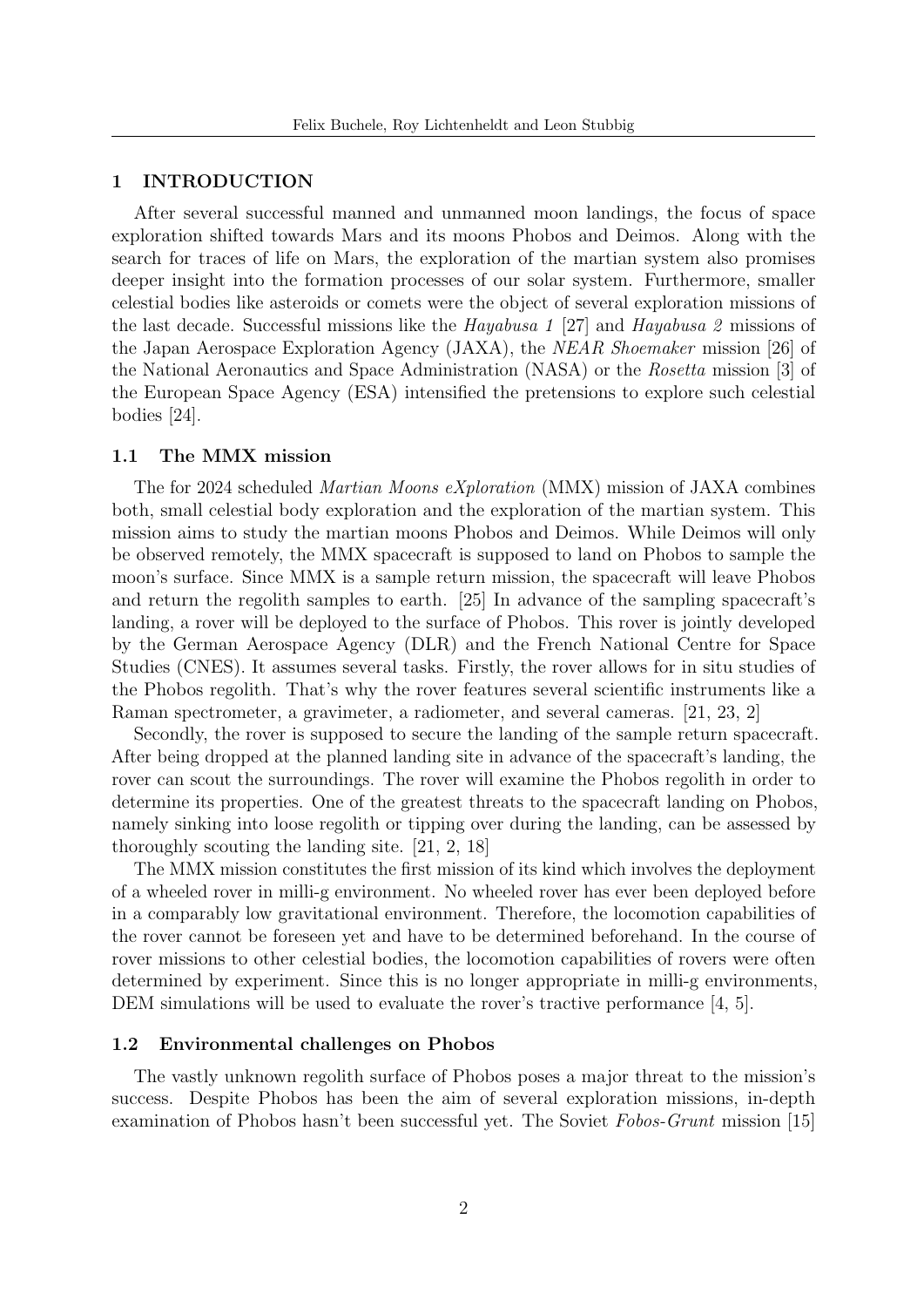and the Russian Phobos 1 and Phobos 2 missions [19], which also targeted Phobos, failed and never managed to reach it's surface. Some surface properties can be assumed by remote sensing, though. Phobos is believed to have a several meters thick regolith layer [9] with grains with a diameter ranging from 30 µm up to a few centimeters [1]. The friction angle is assumed to be around 20° and the Poisson ratio of the Phobos regolith is believed to be around 0.15 [17]. Whether the soil is cohesive or not is not clear yet. The cohesive strength of the Phobos regolith is believed to be between 100 Pa and 1000 Pa [20].

Also challenging for the rover as well as for the simulation framework is the gravitational regime on Phobos. Roving on Phobos with its low gravity is likely an endeavor close to the limits where wheeled rover locomotion still makes sense. If the rover drives too fast, it might even lift off from Phobos' surface. [5] The surface gravity of Phobos varies strongly due to the irregular, elliptic form of the moon. The perceived gravity on Phobos is furthermore composed of different forces. Due to Phobos' proximity to Mars, the martian gravity also influences the gravitational regime by its tidal forces. Also, the centrifugal force, resulting from Phobos' rotation, affects the perceived Phobos gravity. Therefore, the gravity regime on Phobos should rather be called effective gravity, which includes gravity, tidal and centrifugal forces. The effective gravity on Phobos' surface fluctuates roughly between  $3 \times 10^{-3}$  m s<sup>-2</sup> to  $6.8 \times 10^{-3}$  m s<sup>-2</sup>. [9, 22]

## 2 Simulation Framework

Since the experimental evaluation of the rover wheel's traction is not possible, a numerical simulation approach is chosen to assess the tractive performance. The software used to perform the simulations is *partsival*, a collision-based Discrete Element Method (DEM) and many-body simulation tool, developed by DLR. partsival is a GPU-based simulation framework with an excellent computation performance, especially with huge numbers of particles, by making use of thousands of GPU shaders in parallel [13].



Figure 1: Soft particle contact (left) and contact model for normal and tangential contacts (right) [14]

partsival uses a rigid body contact model to reproduce the interactions of soil particles. Since complex grains are discretized as simple spheres, partsival features an advanced friction model which can depict positive locking and friction effects of real grains. The interaction between two particles is modeled as a soft contact. This means, that two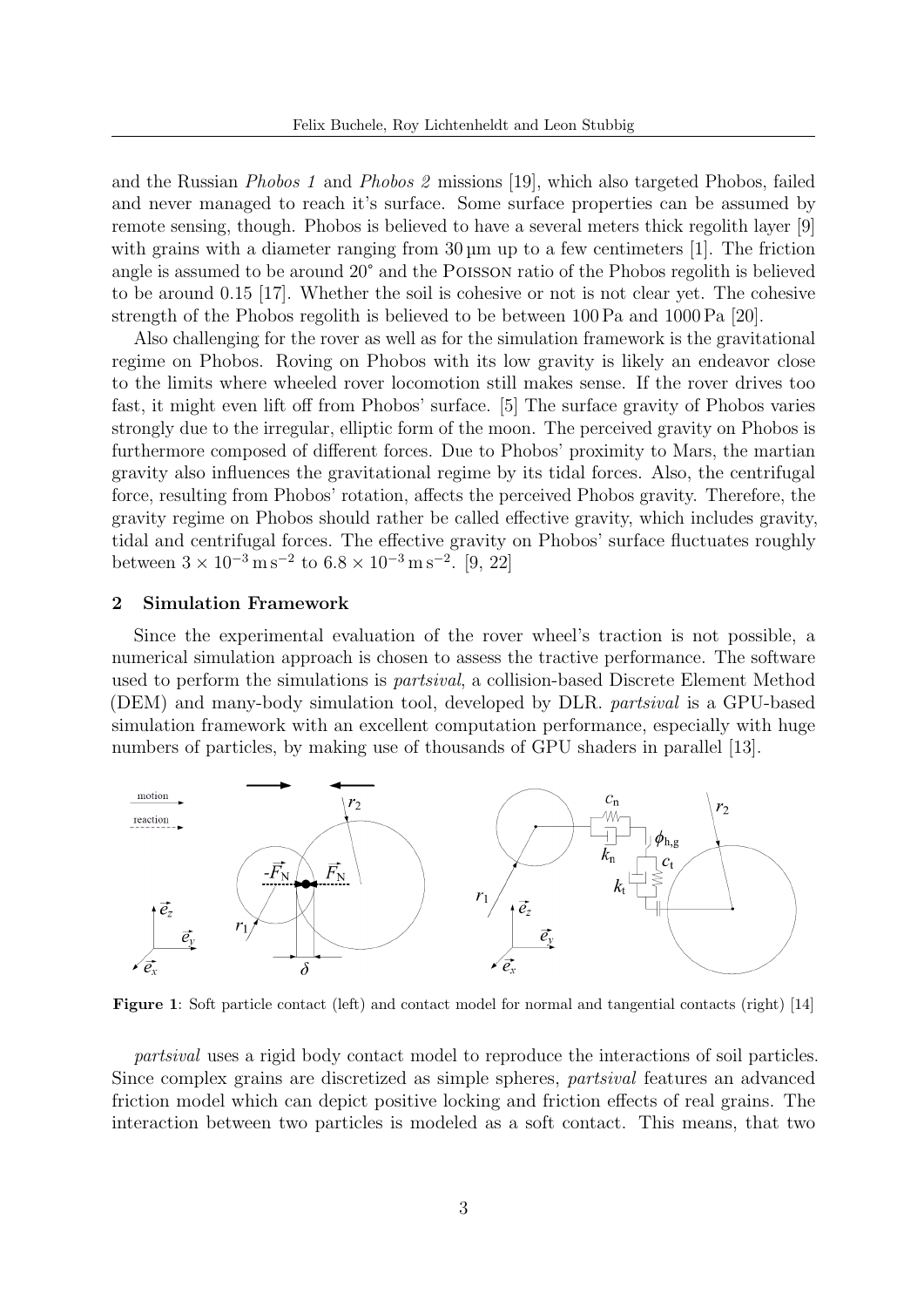particles contacting each other lead to an overlap  $\vec{\delta}$  between them. The contact is made as soon as the distance between the particles is smaller than the sum of the particle radii  $r_1$ and  $r_2$  [14]. This relationship is shown in Figure 1.

Normal contact forces  $\vec{F}_{N}$  between two particles n and m are calculated as HERTZian contacts. The contact damping forces are implemented according to Lehr as mass-scaled damping forces with the damping coefficient  $k_{\text{Nmin}}^{nm}$ . The contact in normal direction in case of overlap evaluates therefore to:

$$
\vec{F}_{\rm N}^{nm} = \left(\frac{2E}{3(1-\nu^2)}\sqrt{r_{\rm C}^{nm}|\vec{\delta}^{nm}|^3}\right)\vec{n}_{\rm c}^n + k_{\rm Nmin}^{nm}\dot{\vec{\delta}}^{nm}; \quad \forall \vec{\delta}^{nm} \neq 0 \tag{1}
$$

with the mean radius  $r<sub>C</sub>$  between the two particles, the contact normal for each particle  $\vec{n}_c^n$ , the YOUNG's Modulus E, and the POISSON's ratio v. [14, 10]

The tangential contact model features stick-slip friction with a regularized Coulomb friction model. The regularization is implemented to distinguish between stick and slip friction and is performed by using a KELVIN element. The force  $\vec{F}_{\text{cT}}^{nm}$  of the KELVIN element evaluates to:

$$
\vec{F}_{\text{cT}}^{nm} = c_{\text{T}}^{nm} \cdot \vec{\delta}_{\text{T}}^{nm} \cdot sign\left(\vec{\delta}_{\text{T}}^{nm} \cdot \vec{\delta}_{\text{T}}^{nm}\right) + k_{\text{T}}^{nm} \cdot \vec{\delta}_{\text{T}}^{nm} \tag{2}
$$

with the tangential stiffness  $c_T^{nm}$ , the damping coefficient  $k_T^{nm}$  and the displacement  $\vec{\delta}_T^{nm}$ . The total tangential force is evaluated depending on the KELVIN element's force and yields:

$$
\vec{F}_{\rm T}^{nm} = \begin{cases} \vec{F}_{\rm CT}^{nm}; & \forall |\vec{F}_{\rm CT}^{nm}| \leq |\vec{F}_{\rm N}^{nm}| \cdot \tan(\phi_{\rm h}) \land |\vec{\delta}_{\rm T}^{nm}| \leq v_{\rm Tmin}^{nm} \\ |\vec{F}_{\rm N}^{nm}| \cdot \tan(\phi_{\rm g}) \cdot (\vec{\delta}_{\rm T}^{nm})_0; & \forall |\vec{F}_{\rm CT}^{nm}| > |\vec{F}_{\rm N}^{nm}| \cdot \tan(\phi_{\rm h}) \lor |\vec{\delta}_{\rm T}^{nm}| > v_{\rm Tmin}^{nm} \end{cases} (3)
$$

whereby the tangential velocity  $\dot{\vec{\delta}}_T^{nm}$  and the MOHR-COULOMB yield criterion with the sticking friction angle  $\phi_h$  are used to differ between stick and slip friction. If the tangential velocity is lower than  $v^{nm}_{\text{Tmin}}$  and if the yield criterion is not met, the KELVIN element defines the tangential force  $\vec{F}_{\rm T}^{nm}$ . Otherwise, if either the MOHR-COULOMB yield criterion is met or  $\dot{\delta}_{\rm T}^{nm}$  exceeds  $v_{\rm Tmin}^{nm}$ , slipping friction with the friction angle  $\phi_{\rm g}$  occurs. [14, 10]

Based on partsival's contact model, Newton's equations of motion and momentum can be evaluated for each particle. Following the mechanical equilibrium, the sum of all forces and moments,  $\sum_{j=0}^{n} \vec{F}_{\text{C}}^{ij}$  and  $\sum_{j=0}^{n} \vec{T}_{\text{C}}^{ij}$  respectively yields:

$$
m^{i}\ddot{\vec{x}}^{i} = \sum_{j=0}^{n} \vec{F}_{\mathrm{C}}^{ij} \tag{4}
$$

$$
\vec{I}^i \cdot \dot{\vec{\omega}}^i + \vec{\omega}^i \times \vec{I}^i \cdot \vec{\omega}^i = \sum_{j=0}^n \vec{T}_{\text{C}}^{ij} \tag{5}
$$

where each particle *i* is evaluated depending on mass  $m^i$ , inertia  $\vec{I}^i$  and angular velocity  $\vec{\omega}(t)^i$ .  $\vec{x}(t)^i$ ,  $\dot{\vec{x}}(t)^i$  and  $\ddot{\vec{x}}(t)^i$  are the particle position, velocity and acceleration respectively. [13]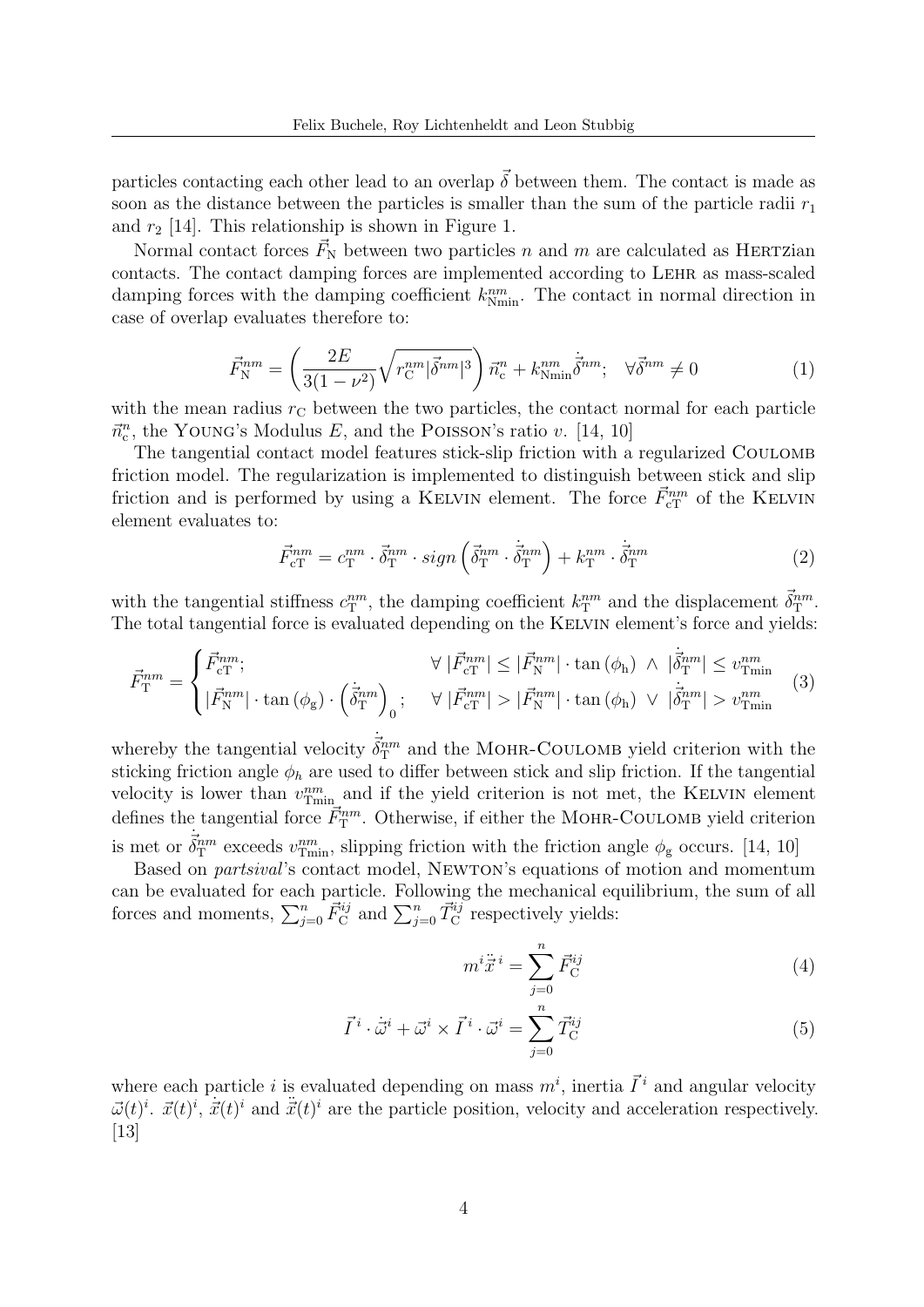Subsequently, an integration scheme can be applied on Newton's equations, which allows the computation of future system states. partsival uses a semi-implicit integration scheme, namely the LICHTENHELDT-jolt-BEEMAN scheme, which is described in [12]. This multi-step scheme allows the transition from system state  $x_0$  at the time  $t_0$  to  $x_1$  at the time  $t_1$  over the intermediate steps  $\kappa_1$  to  $\kappa_3$ . In contrast to purely implicit schemes, the intermediate steps are evaluated using an explicit estimate where the particle jolt is assumed to be zero. This yields:

$$
\frac{d^3\vec{x}}{dt^3}(t) = \frac{\ddot{\vec{x}}}{dt}\Big|_{(t-\Delta t)}^t = const
$$
\n(6)

The main advantage of this scheme is, that it is not necessary anymore to calculate the right-hand evaluations of NEWTON's equations for each step  $\kappa$ . Those evaluations are very time-critical, especially because they usually require a reevaluation of neighborhood search and contact forces. Thus, the LICHTENHELDT-jolt-BEEMAN scheme enables a precise and time-saving integration [12]. The remaining integration error  $\mathcal{O}(h)$  is used to improve the integration precision. partsival generally uses a variable time step size, defined by a minimal and maximal time step size and by the integration error tolerance. If the integration error  $\mathcal{O}(h)$  exceeds the previously set tolerance value, a PID controller changes the time step size accordingly, to keep the integration error within tolerable bounds.

Regarding numerics, partsival has so far usually used single-precision computation for rover wheel simulations. Even though rather uncommon in scientific applications, single-precision has proven to deliver results with sufficient precision [13]. Figure 2 shows the results of two identical single wheel experiments with the traveled distance over time in the left plot and the wheel sinkage in the right plot respectively. The simulation was performed using *partsival* and *single-precision* computation. Especially regarding the wheel sinkage, it can be seen, that minor result deviation occurs. But regarding the wheel's traveled distance, almost no deviation is visible. Therefore, the simulation results for wheel slip, velocity, and travel distance can be seen as deterministic. If the wheel's sinkage is evaluated as average sinkage, the deviations almost completely cancel out themselves. The average sinkage can therefore also be considered as deterministic. We call this context macroscopic determinism. While individual particle positions or even the wheel's position at a certain point of time may differ in repeated simulation runs and are therefore non-deterministic, the quantities of interest, namely wheel travel distance, slip, velocity, and average sinkage, are deterministic and match with experimental findings [16]. The example furthermore demonstrates that *single-precision* computation can be suitable for wheel-soil-interaction simulations.

## 3 NUMERICAL CHALLENGES

While *partsival* performs very well with gravitational forces ranging from Earth to Moon gravity (see Fig. 2), it has not been tested before with extremely low gravitational forces like those occurring on Phobos. Therefore, the simulation framework has to be tested regarding its capabilities to simulate milli-g environments. The change in gravitational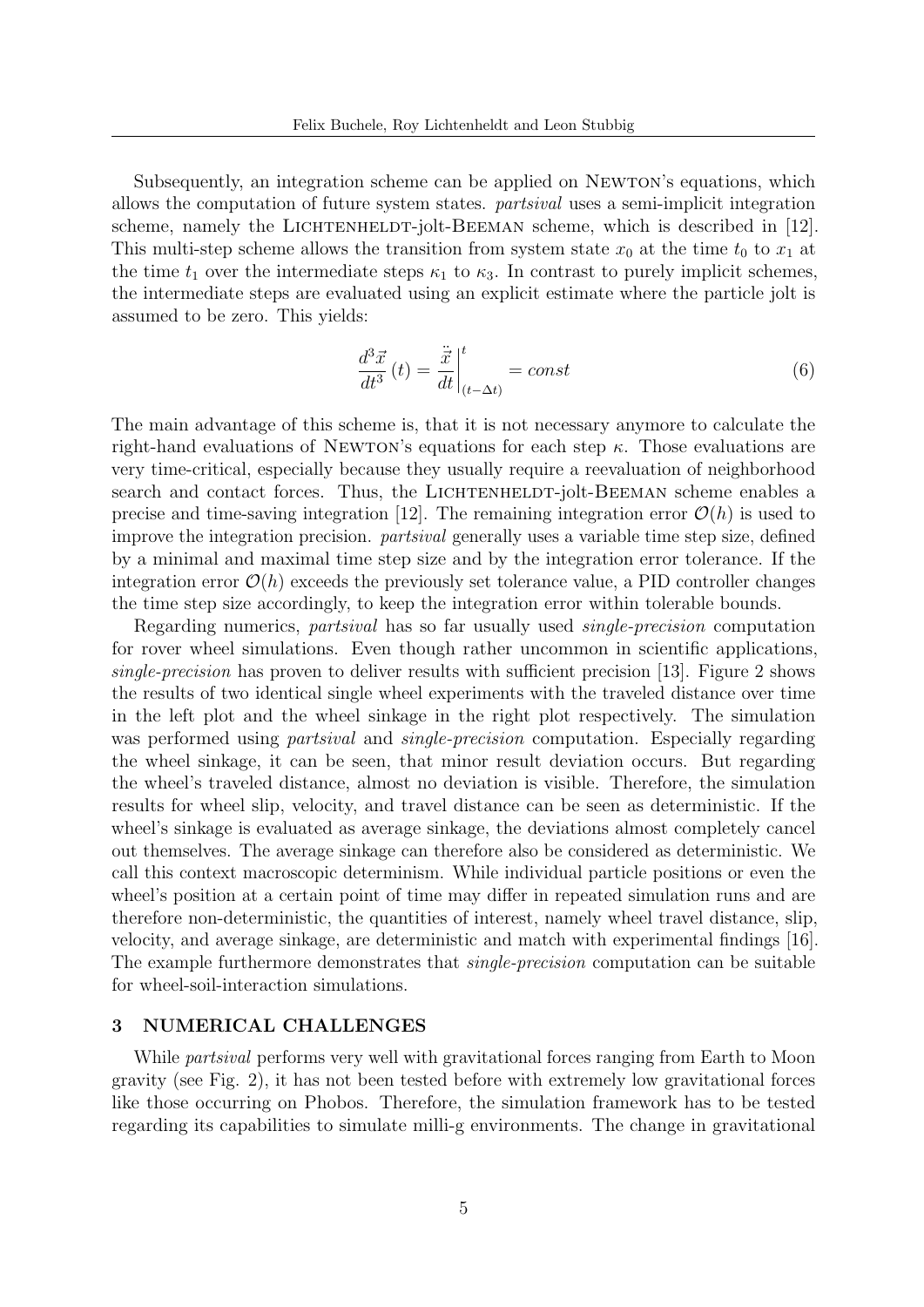

Figure 2: Results of a wheel experiment, carried out twice under earth gravity and in single-precision

acceleration leads to a change of magnitude of many (but not all) parameters of partsival's physics model. By examining the equations 1 to 3 we can deduce for example, that particle overlap  $\vec{\delta}$  and overlapping velocity  $\vec{\delta}$  will shrink with lower gravitational acceleration. This is because the forces acting on single particles and particles beneath the wheel will be by magnitudes lower due to less gravitational acceleration and less weight force exerted by the rover wheel. However, parameters like YOUNG's modulus  $E$ , POISSON's ratio  $v$  or the damping coefficient k don't depend on and don't change with gravity.

Furthermore, the by magnitudes lower forces acting on particles and wheel also directly impact time integration. The change in magnitudes to the overall acting forces within the simulation also influences the overall simulation error. Assuming that the percentage error remains unchanged by the change in gravity, the absolute error changes linearly with gravity. Since the integration time step size  $h$  is derived from a tolerance, based on the absolute error, the gravitational acceleration directly interferes with partsival's time integration. In the specific case with Phobos gravity, the sum of all forces acting on particles and wheel is of the same order of magnitude as the integrator's tolerance.

In addition and due to the reduced gravity on Phobos, the rover will have to move on Phobos far slower than any other rover in higher gravity environments. The MMX rover will explore Phobos with a maximum velocity of approx.  $2.5 \text{ cm s}^{-1}$  [4, 5]. When traveling faster, the rover is at risk to lift off due to the low gravity on Phobos. Since DEM wheel simulations need to settle in, the simulation of at least one to two wheel revolutions is required. Thus, the low angular velocity of the rover wheel leads to a massive increase in simulation time. While the experiment under earth gravity, pictured in Figure 2, requires less than 10 s of simulation time, the wheel experiments for the MMX mission require more than 60 s of simulation time. The increasing simulation time increases the number of time steps and therefore favors the accumulation of rounding errors and integration errors.

As a result of the above-mentioned issues, when repeating the exact same simulation run several times, the simulation results are massively scattered. The slip of a wheel for example can vary between approx.  $20\%$  and  $80\%$ . Figure 3 shows the results of 20 identical simulations, that are heavily scattered and therefore proofs impressively the need for adaptations to the simulation framework when changing the gravitational acceleration.

The Figure shows the traveled distance of several wheels and their respective wheel sinkage over the simulation time. Wheel geometry, contact model, integrator settings, wheel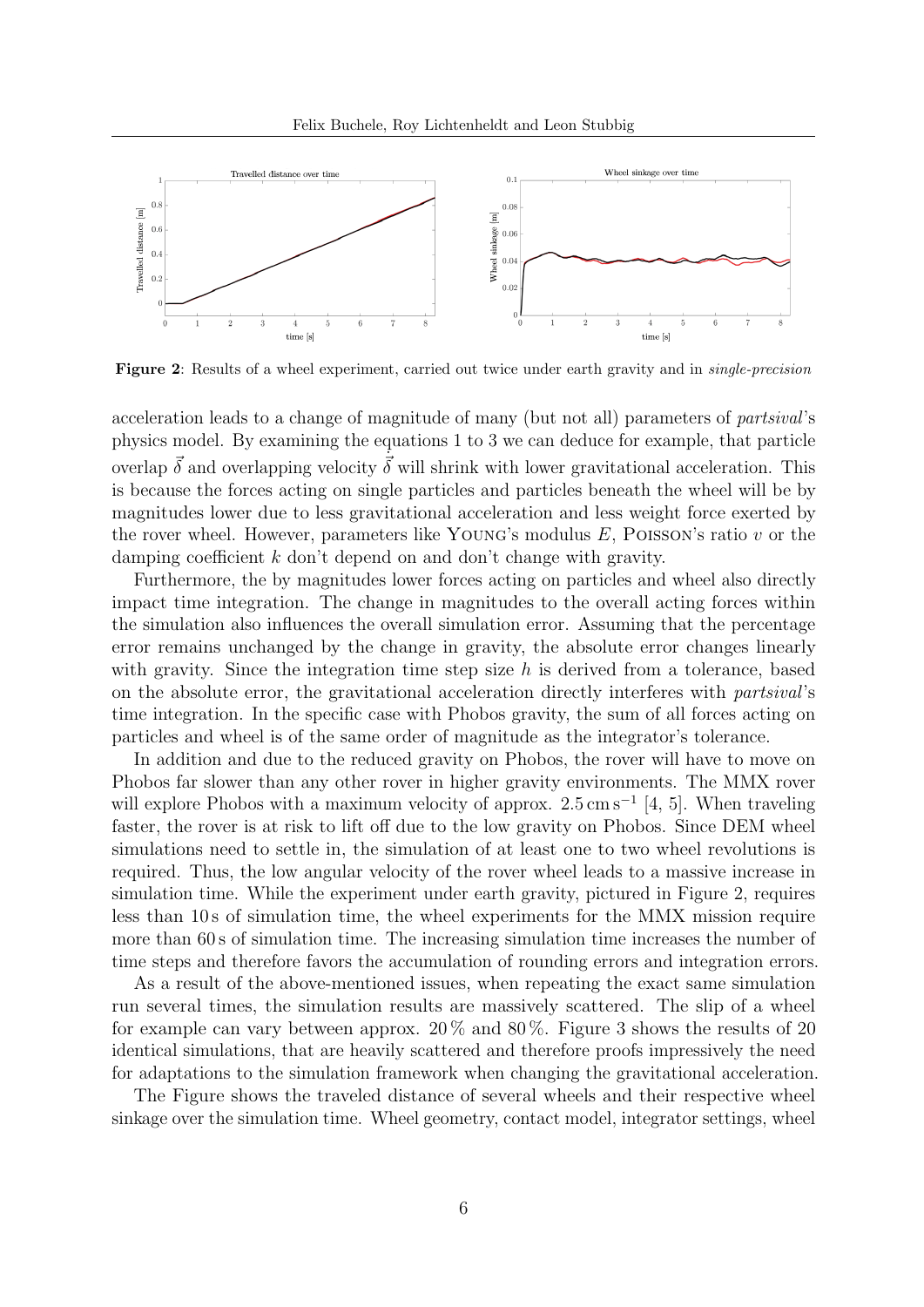

Figure 3: Result scattering after performing 20 identical simulations with partsival in single-precision

angular velocity, and initial particle positions have not been altered between simulation runs. It can be seen, that the simulation results start to diverge after approx. 10 s and scatter even further with increasing simulation time. Macroscopic determinism is clearly not given anymore. In addition to the result deviation, the wheels also perform way worse than anticipated. We attribute this to numerical errors within the determination of stick or slip friction (see equations 2 and 3). If particles are oscillating with high frequencies and low amplitudes, stick friction cannot occur. The relative velocity between particles n and m,  $\dot{\vec{\delta}}_T^{nm}$  is therefore always higher than the reference velocity  $v_{\text{Tmin}}^{nm}$ , leading to less shear strength of the soil.

The simulation result deviation is a well-known issue that arises when making use of massively parallelized computations in combination with floating-point arithmetics [8]. With said constellation, the commutative law of mathematics is not applicable anymore. A floating-point number will be stored in memory as a combination of exponent and mantissa. The number x can therefore be described with  $x = m \times b^e$ , where m is the mantissa, b is the base and  $e$  is the exponent [7]. This enables the efficient storage of very large and very small numbers within a relatively small bit width. But on the other hand, it leads to rounding errors, when overflow occurs, meaning that not all significant digits can be stored anymore. Usually, this overflow occurs within the mantissa [8].

The result scattering, originating from massively parallelized computation in combination with IEEE floating-point algorithms, can be illustrated by an example. To simplify the example, half precision computation will be applied. We're totaling 10, 0.003 and 0.001 in binary. By changing the order of the summands, the result changes as well:

| $0.003 + 0.001 + 10.00 =$       | $0.00110.1000100101 + 0.00101.0000011001 + 0.10010.0100000000 =$       |     |
|---------------------------------|------------------------------------------------------------------------|-----|
| $0.004 + 10.00 \approx 10.01$   | $0.00111.0000011001 + 0.10010.0100000000 \approx 0.10010.0100000001$   | (7) |
|                                 |                                                                        |     |
| $0.003 + 10.00 + 0.001 \approx$ | $0.00110.1000100101 + 0.10010.0100000000 + 0.00101.0000011001 \approx$ |     |
| $10.00 + 0.001 \approx 10.00$   | $0.10010.0100000000 + 0.00101.0000011001 \approx 0.10010.0100000000$   | (8) |

to improve intelligibility, the left column of both equations shows the decimal equivalent of the binary calculations on the right. For better legibility, sign bit, exponent, and mantissa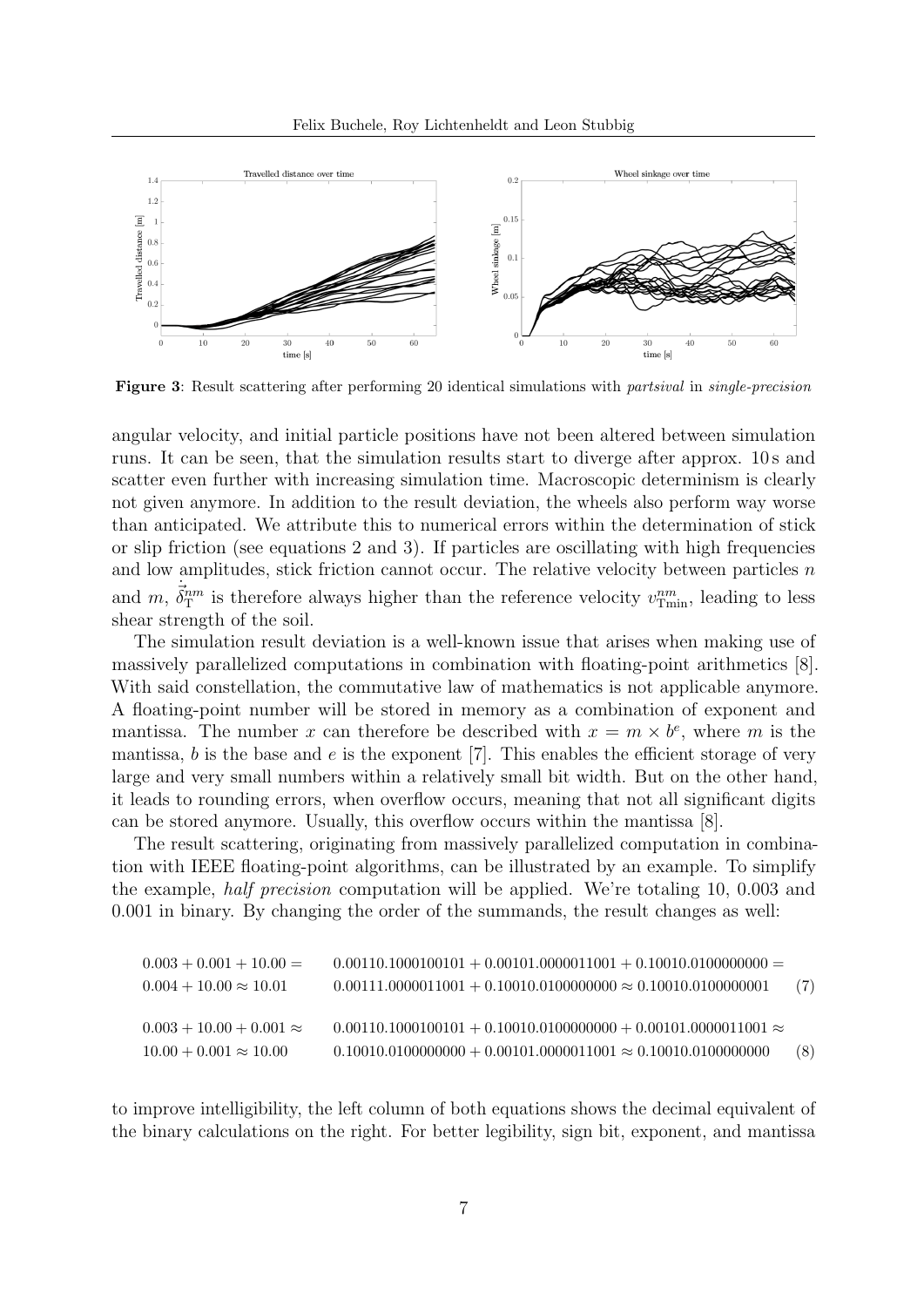are separated from each other in this order by a dot. Both summation orders not only yield false results but also yield different results. This is because rounding only occurs once with the first summation order and twice with the second summation order. The example also shows, that such errors always occur within the least significant bit.

partsival and comparable simulation frameworks are prone to such errors since there are huge sums that have to be calculated. Since the soil simulation can consist of several hundred thousand particles, the accumulation of forces acting on the wheel can consist of several thousand summands. Also, the Newtonian sum of forces and moments (see equation 4 and 5) can grow rather large. Based on this first minor result deviation that might occur here, error propagation can lead to a massive increase of the deviation.

The emergence of errors in a simulation framework like partsival can be described depending on the time step size  $h$  using LANDAU NOTATION:

$$
\Delta = \mathcal{O}(h) + \mathcal{O}(\varepsilon/h) \tag{9}
$$

where the overall error  $\Delta$  is composed of the integration error  $\mathcal{O}(h)$  and the numerical rounding error  $\mathcal{O}(\varepsilon/h)$ . While a smaller time step size reduces the integration error, the rounding errors increase [6]. This is because a smaller time step size also results in more time steps that require computation, which favors error propagation of rounding errors. This is clearly visible in Figure 3, where errors only emerge after a certain amount of simulation time, proving that the simulation duration is a factor, which strongly affects error propagation. In the specific example, noticeable result scattering starts to emerge at about 20 s of simulation time and grows ever further. Following equation 9, the overall simulation error  $\Delta$  can be reduced by minimizing integration error and numerical errors.

## 4 SOLUTIONS

To regain macroscopic determinism for milli-g simulations, error propagation and result scattering must be minimized. The means to do so and to reduce the overall simulation error  $\Delta$ , are given from the simulation error description following LANDAU. Both, numerical rounding error and integration error depend on the time step size h. But since both errors scale contrary with time step size, there must exist a time step size  $h$ , where  $\Delta = \mathcal{O}(h) + \mathcal{O}(\varepsilon/h) = min$ . The influence of the time step size on the simulation error  $\Delta$  is therefore rather limited [6]. To further reduce the simulation error, the numerical errors and integration errors have to be targeted individually.

# 4.1 Minimizing  $\mathcal{O}(\varepsilon/h)$

The easiest way to minimize numerical errors and to reduce result scattering is by increasing the numerical precision. As mentioned before, partsival delivers exact results in higher gravity environments using single-precision computation. By raising the precision to double-precision, the magnitude of numerical errors changes immensely. Since the numerical errors discussed earlier only affect the least significant bits, the overall error is decreased dramatically. By increasing the numerical precision from single to double, the mantissa bit width more than doubles. The erroneous bit shifts therefore by 29 bits [7].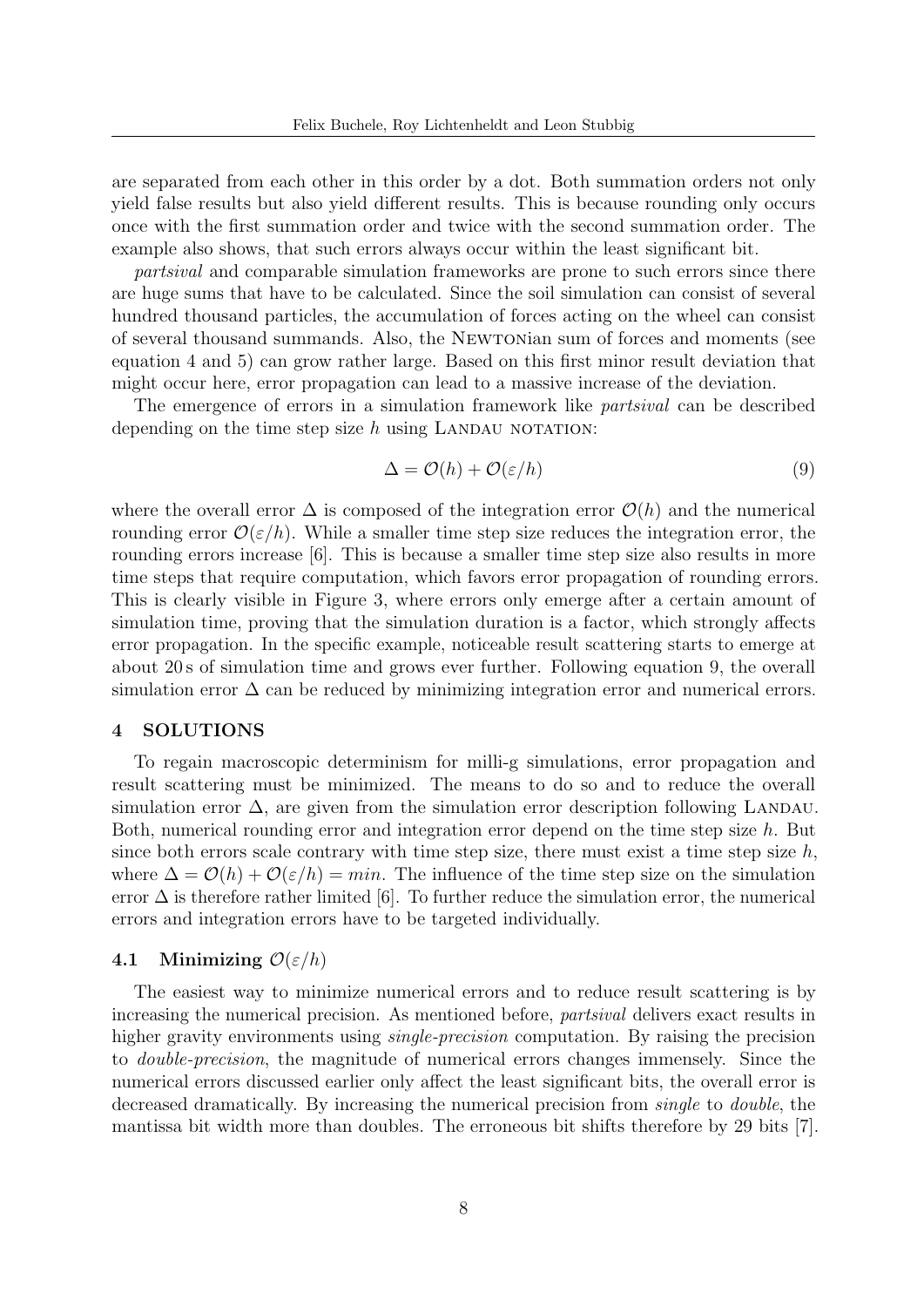In decimal numbers, this corresponds to a shift of approx. 8 decimal digits and therefore reduces simulation errors by a factor greater than  $1 \times 10^7$ .

Of course, error propagation is still effective. But since errors appear in lower magnitude, error propagation is also reduced. Figure 4 proves this. Here we can see - similarly to Figure 3 - the simulation results of 20 identical wheel experiments. In contrast to the single-precision simulation results, the double-precision results show almost no scatter. Macroscopic determinism can therefore be regained by increasing the numerical precision. The simulation results also show that the differentiation between stick and slip friction works again. Due to reduced numerical errors, particle oscillation can be prevented as well, leading to a reasonable soil shear strength and therefore to realistic wheel sinkage.



Figure 4: Result scattering after performing 20 identical simulations with partsival in double-precision

#### 4.2 Minimizing  $\mathcal{O}(h)$

After eliminating the main reasons for result scattering and numerical errors by increasing numerical precision, an optimal time step size  $h$  can be defined to minimize the integration error. Previous research showed that partsival requires a time step size of  $1 \times 10^{-5}$  s when performing wheel experiments in Earth, Moon or Mars gravity [4]. By reducing the gravitational acceleration acting on wheel and soil, the time step size can be reduced as well. We found, that the simulations are still stable and deliver valid results with time step sizes as low as  $5 \times 10^{-4}$  s.

Tests with time step sizes varying between  $1 \times 10^{-5}$  s and  $1 \times 10^{-6}$  s also showed no noticeable improvements regarding result scattering, compared to the lowest possible, stable time step sizes [4]. When applying even higher time step sizes, numerical stability is not given anymore. This leads to a violation of the principle of conservation of energy and ultimately to an "explosion" of the simulation, where particles accelerate randomly. Unlike the result scattering, this kind of error can be witnessed in any gravitational environment and is not linked to simulation gravity [4].

Also in contrary to the result scattering, such numerical instabilities are easy to recognize and easy to avoid. In the given case, we increased the time step size incrementally, until numerical instabilities occurred. The highest stable time step size has proven to be optimal in terms of simulation time and numerical errors. To completely avoid numerical instabilities, we applied a safety margin to the maximal time step size.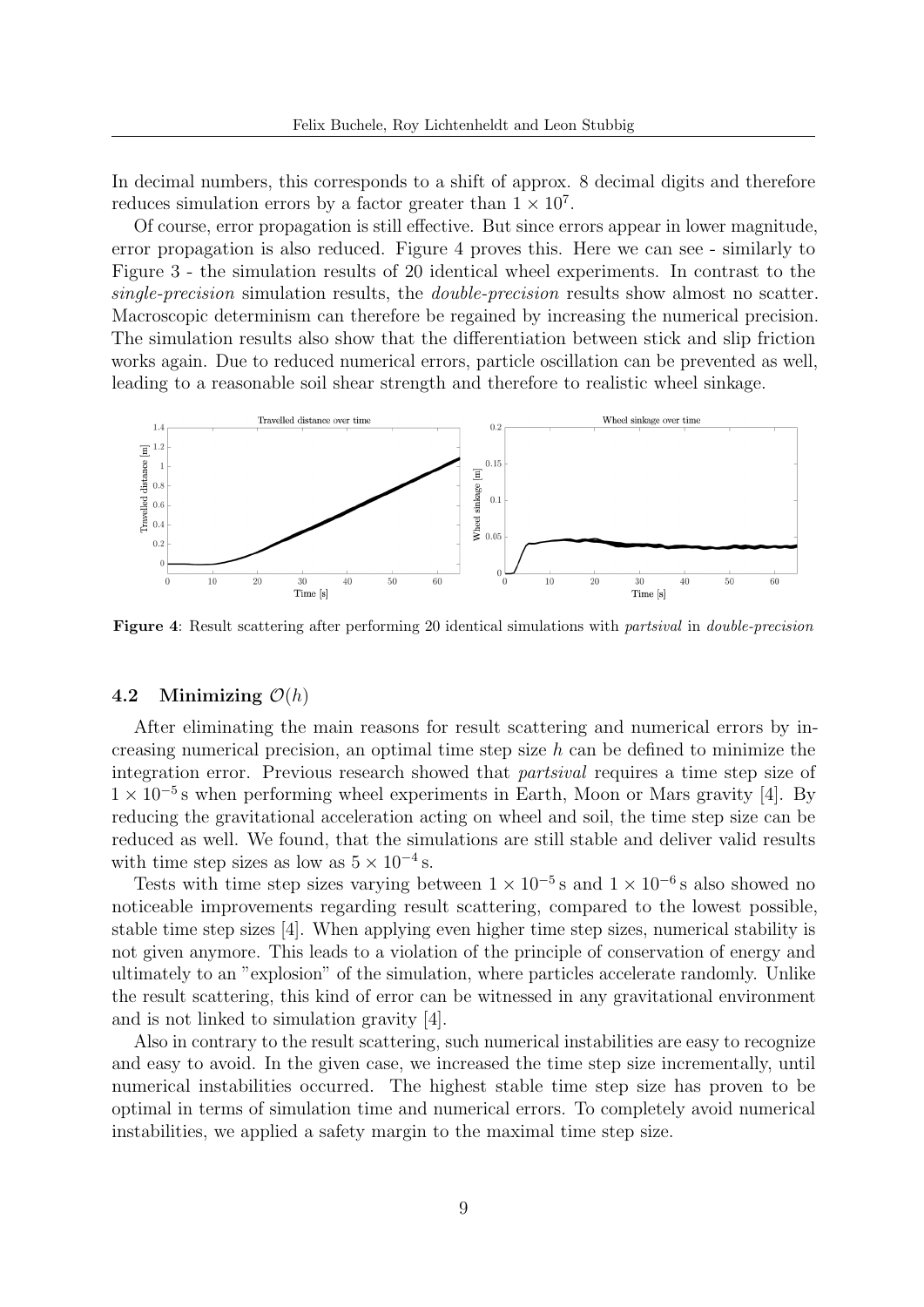#### 5 NUMERICAL STABILITY

After applying changes to the computation framework of partsival by increasing its numerical precision and after determining an adequate time step size, where the overall simulation error  $\Delta$  is minimal, we apply a further method to increase the numerical stability of the simulations.

As introduced before in the equations 1 - 3, partsival uses a soft contact model to determine contact forces between particles. The contact model's particle stiffness is however not based on the granular material's stiffness. It is rather defined as a macroscopic stiffness, describing the behavior of grain agglomerates, when force is exerted on them. Since the rover's weight on Phobos depends on surface gravity, the forces exerted on Phobos' soil are orders of magnitude smaller, compared to the forces that would be exerted when simulating higher gravity environments, such as Earth or Mars.

Therefore, the macroscopic contact stiffness can be adapted to Phobos' low gravity environment. To do so, we apply an equation developed by LICHTENHELDT in  $[11]$ :

$$
E_{\rm mP} \ge z_{\rm h} \frac{|3\vec{p} + z_{\rm h} \cdot \rho_{\rm p} \cdot \vec{g}|}{3|\vec{u}| \cdot r} \tag{10}
$$

where the macroscopic particle contact stiffness  $E_{\text{mp}}$  is derived from the soil height  $z_{\text{h}}$  of the simulation environment, the pressure  $\vec{p}$  exerted on the ground by the rover wheels, the overlapping factor  $\vec{u}$ , the particle radius r and the deadweight force of the soil, calculated by its height  $z_h$ , the particle density  $\rho_p$  and gravity  $\vec{g}$ .

Based on this equation, we can significantly reduce macroscopic contact stiffness. This enables a suitable overlap between two contacting particles and increases numerical stability of the simulation without the results deviating from reality [4]. Also, the adapted damping reduces particle oscillation, thus avoiding erroneous computations of stick/slip friction, which ultimately allows for even larger time step sizes in the range of  $2 \times 10^{-4}$  s.

#### 6 CONCLUSIONS AND OUTLOOK

The initial problem, simulation result scattering and result deviation can be resolved by applying several adaptations to the simulation framework. After proving, that the numerical issues were caused by the massive reduction of the gravitational acceleration, we were able to track down, where exactly the low gravity environment interferes with the previously perfectly working simulation framework. Based on those findings, we were able to develop methods to reduce result deviation and scatter.

The by far easiest way to reduce result scatter and deviation proved to be an increased numerical precision. Unfortunately, computation duration increased due to the higher numerical precision. Therefore we plan to implement a mixed-precision option, where only those computations that are vulnerable to numerical errors will be computed using double-precision. Whenever single-precision is sufficient, we plan to stick with it.

After having dealt with result scattering, we turned towards the integration scheme. The gravitational environment on Phobos proved to be otherwise numerically good-natured. Due to the low forces exerted on wheel and soil and due to the slow movement of the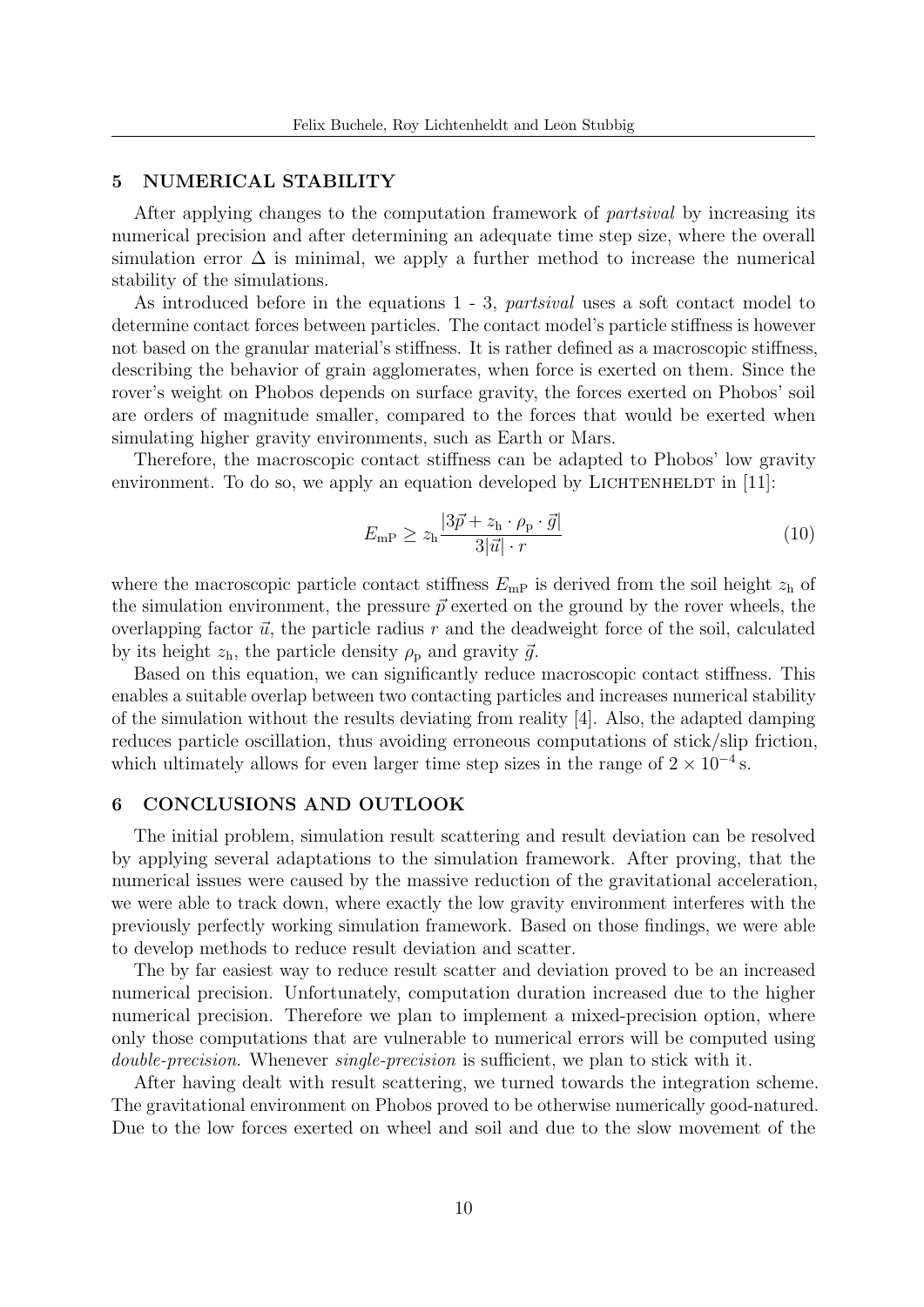rover's wheel, the integration time step could be raised significantly. Even though the required simulation time for our experiments was more than six times the simulation time of comparable experiments under Earth or Mars gravity, we achieved comparable computation times. We were able to perform wheel simulations with  $> 200.000$  particles and over 60 s simulation in time in less than 24 h, using Nvidia Tesla GPUs. Finally, the simulation stability was greatly improved by lowering the macroscopic particle stiffness for soft normal contacts, which allowed for even larger time steps and thus further reducing computation time.

Summarized, we managed to adapt partsival, a DEM framework that was never developed with milli-g environments in mind to the extremely low gravitational regime of Phobos. By doing so, we managed to maintain partsival's macroscopic determinism while at the same time achieving relatively low computation times. Thus, the optimization campaign could be conducted as planned. Rover wheel traction in milli-g on Phobos could be assessed using partsival with the adaptations presented in this paper, leading to an optimized rover wheel design [5].

## REFERENCES

- [1] A. T. Basilevsky. et al. The surface geology and geomorphology of phobos. Planetary and Space Science, 102:95–118, 2014.
- [2] J. Bertrand. et al. Roving on phobos: Challenges of the mmx rover for space robotics. In 15th Symposium on Advanced Space Technologies in Robotics and Automation, 2019.
- [3] J. Biele. et al. The landing(s) of philae and inferences about comet surface mechanical properties. Science, 349(6247), 2015.
- [4] F. Buchele. Optimierung der Traktion eines planetaren Rovers mit der Diskreten Elemente Methode. Master's thesis, University of Applied Sciences Kempten, Kempten, 2020.
- [5] F. Buchele and R. Lichtenheldt. Multi-parameter rover wheel and grouser optimization for deployment in phobos milli-g environment. In International Symposium on Artificial Intelligence, Robotics and Automation in Space (i-SAIRAS), 2020.
- [6] S. Gerlach. Computerphysik. Springer Verlag, Berlin, Heidelberg, 2019.
- [7] Institute of Electrical and Electronics Engineers. IEEE Standard for Floating-Point Arithmetic: IEEE Std 754-2019 (Revision of IEEE 754-2008). IEEE Standards Association, New Jersey, 2019.
- [8] E. Kadric, P. Gurniak, and A. DeHon. Accurate parallel floating-point accumulation. IEEE Transactions on Computers, 65(11):3224–3238, 2016.
- [9] R. O. Kuzmin, T. V. Shingareva, and E. V. Zabalueva. An engineering model for the phobos surface. Solar System Research, 37(4):266–281, 2003.
- [10] R. Lichtenheldt. A novel systematic method to estimate the contact parameters of particles in discrete element simulations of soil. In 4th International Conference on Particle-based Methods - Particles, pages 430–441, 2015.